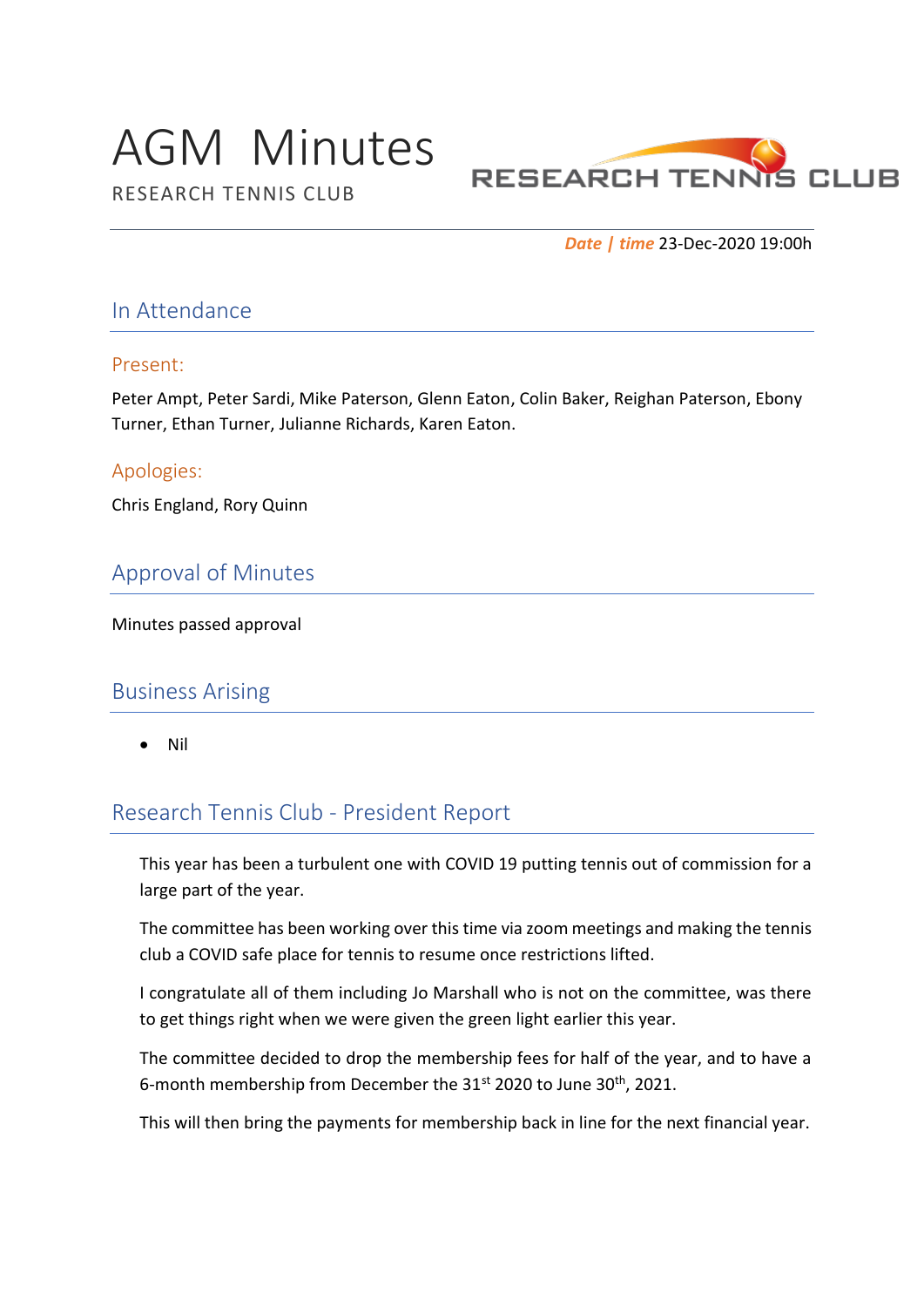On a brighter note, prior to the COVID Pandemic we were able to do some improvements around the club, such as a new electric barbecue, rebuilding of courts 1 and 2 to synthetic grass and court 2 fence has been replaced with gates, for any machinery that we may need to bring inside for court maintenance.

This was possible by a Grant issued from the federal Government, money from the tennis club and especially the work by volunteers who gave up their time to help.

As the tennis club is run by volunteers, it shows me what our club is made of. When a call is made, our members stand up to help.

The treasurers report shows we are in a reasonable position for next year providing we do not have another year like 2020.

We will be doing some open days soon to promote the club and I hope we will have members putting their hand up to help if required.

Kind regards

Mike Paterson

**Research Tennis Club President**

## Election of Committee Office Bearers

President Mike Paterson declared all committee positions available for nomination. Information on which member nominated and seconded for each position has been lost.

| <b>Position</b>             | <b>Name</b>              |
|-----------------------------|--------------------------|
| <b>President</b>            | <b>Mike Paterson</b>     |
| <b>Vice President</b>       | Peter Sardi              |
| <b>Treasurer</b>            | <b>Peter Ampt</b>        |
| <b>Secretary</b>            | Kyle Eaton               |
|                             | Ebony Turner (assistant) |
| <b>Membership Secretary</b> | <b>Glenn Eaton</b>       |
| <b>DVTA Delegate</b>        | Chris England            |
| <b>Marketing</b>            | <b>Ebony Turner</b>      |
|                             | <b>Ethan Turner</b>      |
| <b>Social Coordinator</b>   | Reighan Paterson         |
| <b>Club House Monitor</b>   | <b>Jo Marshall</b>       |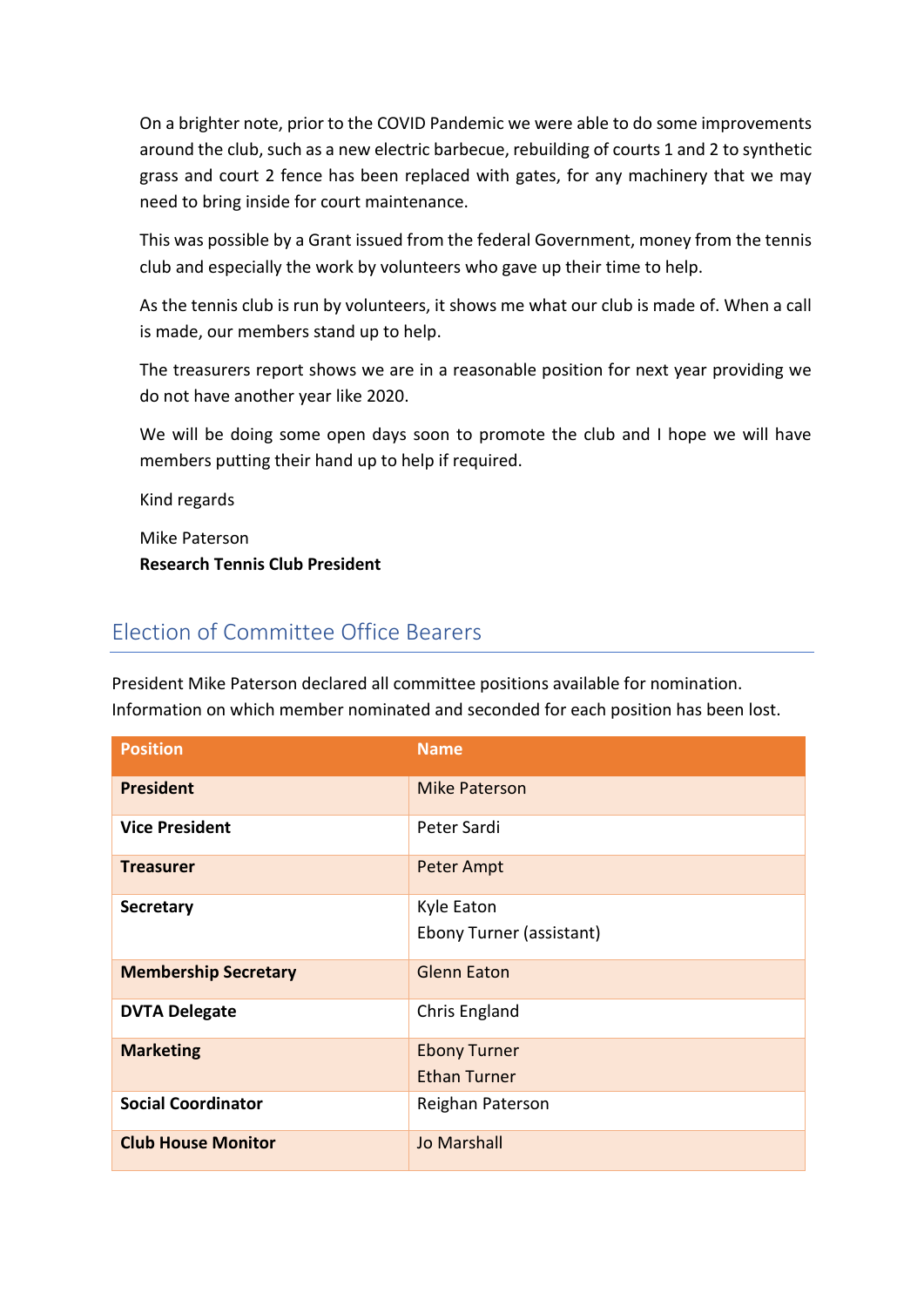| <b>Website/Social Media Manager</b> | Glenn Eaton                      |
|-------------------------------------|----------------------------------|
| <b>Maintenance Coordinator</b>      | <b>Glenn Eaton</b>               |
| <b>Coaching (Contract)</b>          | Topline Tennis - David Underwood |
| <b>General Positions</b>            |                                  |
| <b>Club Shirt Coordinator</b>       | Daryl Kennedy                    |
| <b>Saturday BBQ Coordinator</b>     | Daryl Kennedy                    |

# Competition Coordinators

| Competition                           | Coordinator                        |
|---------------------------------------|------------------------------------|
| <b>DVTA Monday Night</b>              | Jo Marshall                        |
| <b>HDTA Tuesday Ladies</b>            | Deb Mallard                        |
| <b>DVTA Tuesday Night Men's</b>       | Peter Sardi                        |
| <b>NENTG Wednesday Night Ladies</b>   | Linda Turner                       |
| <b>DVTA Thursday Night Men's</b>      | Mike Paterson                      |
| <b>NEJTA Saturday Morning Juniors</b> | Home Coordinator - Ben Marlborough |

## Committee Reports

#### Finance

See attached PDF file.

 $\overrightarrow{G}$ AGM\_ 2020-12-23\_supplement.pdf

#### Membership

- Influx of members around 34 new members taking up whole 12-month 2020/2021 membership.
- Only a few members have renewed their memberships to date.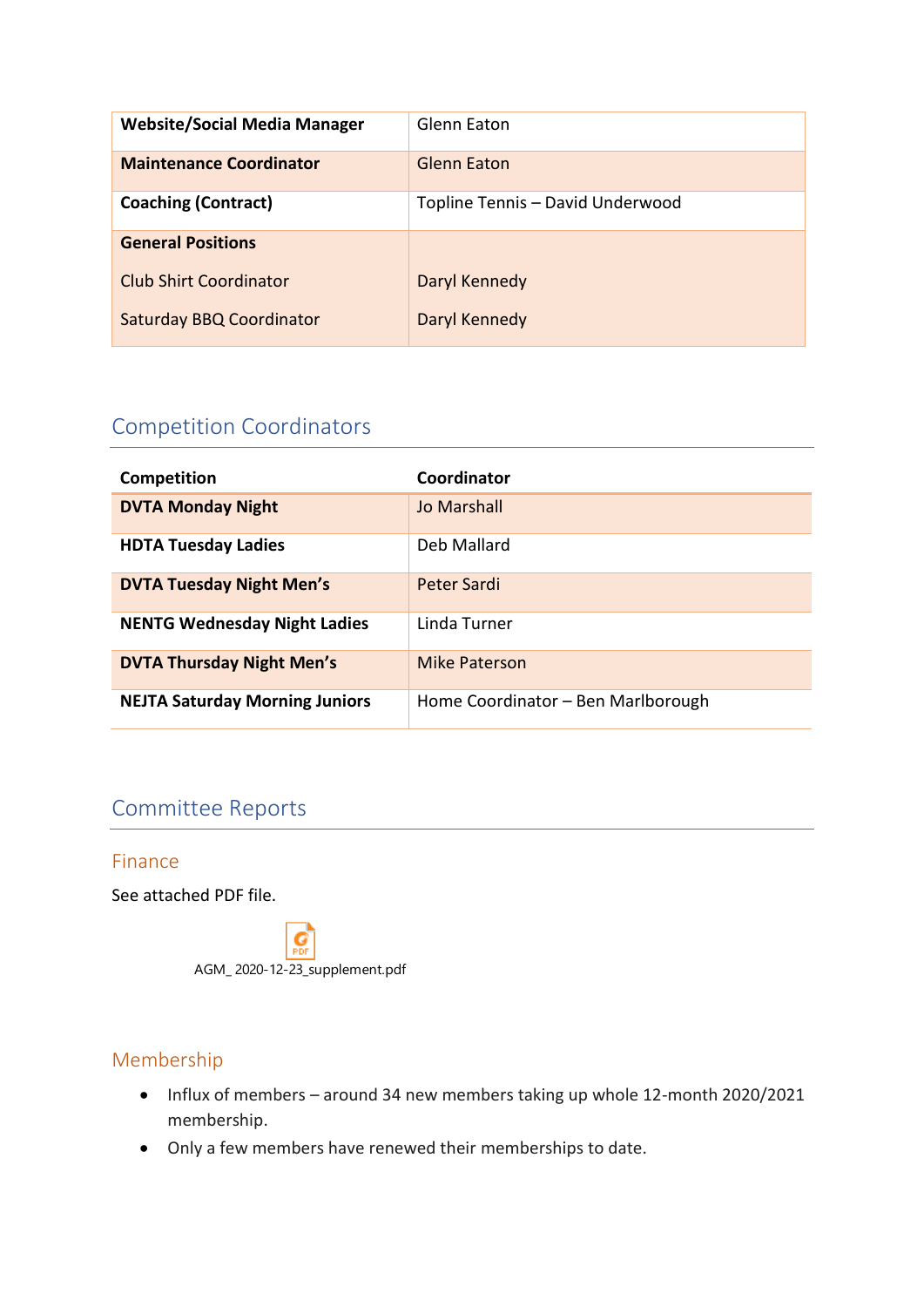- All memberships have been reduced to the 50% pro rata rate so members can renew early.
- In July 2021 memberships will move from My Tennis [\(https://my.tennis.com.au/\)](https://my.tennis.com.au/) to Club Spark [\(https://play.tennis.com.au/researchtennisclub/\)](https://play.tennis.com.au/researchtennisclub/) . This new platform should make managing the club easier.

#### Maintenance

• Court 1 and 2's nets have been removed for alterations as they are too long going across the courts.

#### DVTA

- Autumn season 2021 is to be run as per normal starting February 1.
- Supper is optional, there has been no directive from DVTA. Due to clubhouse limits on occupants, it may not be possible to have supper indoors.

#### Juniors

• No report.

### General Business

#### Club Promotion

- Topline Tennis coach will offer their students who are not playing competition tennis already a free 3-month membership with the club with the following features:
	- o The coach assigns the *Junior Topline Tennis Starter* package to the new member using Club Spark.
	- $\circ$  Access to the courts by being given the code to unlock the key safe which contains a court key and is adjacent to the clubhouse door.
	- o The *Junior Topline Tennis Starter* package runs over the school term plus the following holidays.
	- o At the end of the term holidays the free membership ends, and the key safe code will be changed.
- A marketing committee member will contact the recently expired member and encourage them to join up explaining the benefits Research Tennis Club has to offer.

#### Lease

- Lease from council still not signed.
- Council requires financials send back agreement without the statement, if they come back to ask for the statement then we will question why they want it.